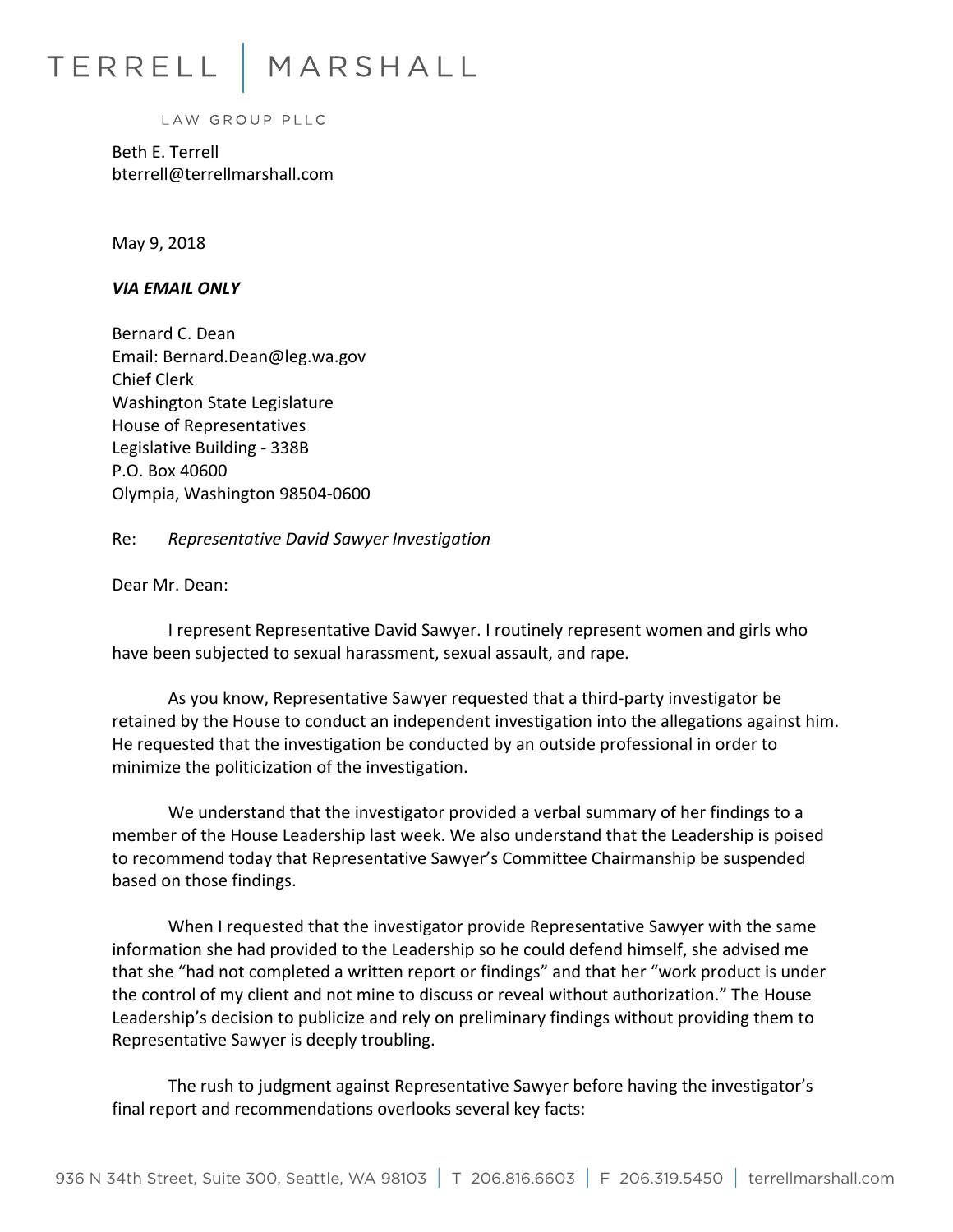Bernard C. Dean Chief Clerk State of Washington House of Representatives May 9, 2018 Page 2

**The nature of the allegations.** The investigator questioned Representative Sawyer for more than six hours. We understood that the investigator asked about any allegations she found credible. Significantly, not a single allegation involved improper or unwanted touching, groping, sexual propositions, either express or implied, or pursuit of a romantic relationship. This was not surprising since Representative Sawyer has never engaged in such conduct toward any of the women making the allegations; he was and remains genuinely surprised and saddened that these women, many of whom he considered close friends, now say that his conduct made them uncomfortable.

**Representative Sawyer's state of mind.** The House Rules recognize that the "purpose" of a member's conduct is important as well as its effect. The allegations do not involve the type of conduct currently making headlines; Representative Sawyer has not been accused of unwanted physical contact or sexual advances. Representative Sawyer never intended to make any female colleague or employee uncomfortable and he is committed to making concrete changes in how he interacts to ensure that his intent is clear in the future.

**The independent investigation is also addressing the need for systemic change.** The politicization of the investigation of Representative Sawyer highlights the need for systemic change; human resources issues cannot and should not be addressed in the press. The investigator's final report will include proposed systemic changes and the Leadership should wait to take any action until it has a final report on Representative Sawyer's conduct *and* the recommendations about systemic change. The Leadership's insistence on acting before it has either proves once again that a political agenda – not a desire to make real change - is driving those actions.

Fundamental fairness and due process require that Representative Sawyer be provided the same information received by the Leadership so he can respond. We demand that the Leadership immediately authorize the investigator to provide us the same verbal report that they received.

Very truly yours,

TERRELL MARSHALL LAW GROUP PLLC

Bath Level

Beth E. Terrell